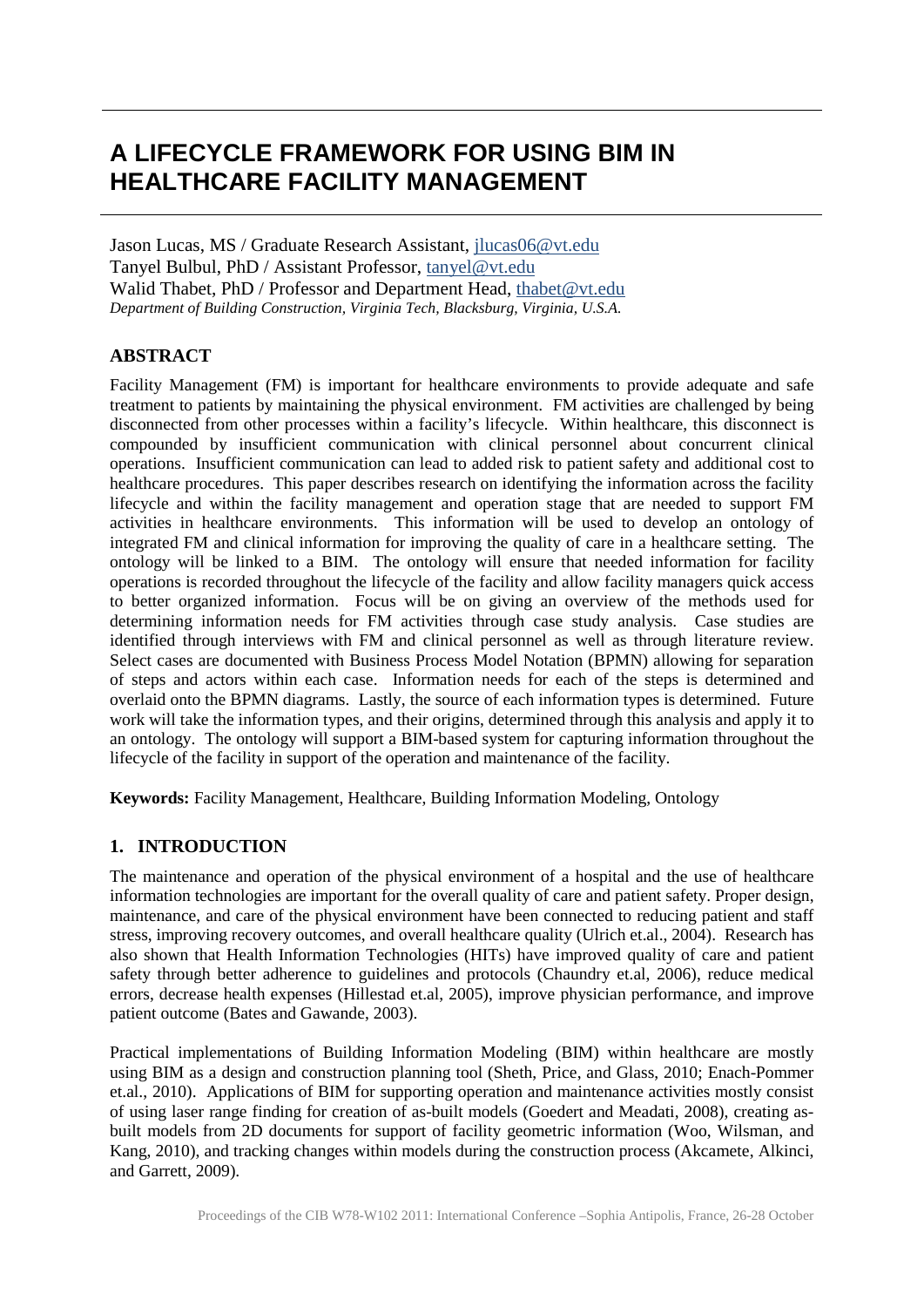Even with the successes of HIT implementations, there is no research effort connecting healthcare and facility management information within a HIT/BIM capacity to improve the overall operations and maintenance of the healthcare facility. This paper explores the use of BIM and ontology development to support facility information management through the lifecycle of healthcare facilities.

# **2. HEATHCARE FACILITY INFORMATION MANAGEMENT**

Within the healthcare environment, Facility Management (FM) is in charge of operating and maintaining many complex systems that clinical staff and patients depend on in order to deliver and receive an expected quality of care. In order to maintain these systems, FM must have relevant systems information. This system information comes from various phases during the facility's lifecycle including design, construction, procurement, and delivery (Figure 1). Also during the operation and maintenance of the facility, completing work orders, renovation work, and regular maintenance that occur create more information. Facility managers need to manage all of this information properly in order to support operation and maintenance activities during the operations stage of the facility's lifecycle.



Figure 1: Information management through facility lifecycle

FM operations often need to be undertaken when clinical operations are still occurring with minimal interference to clinical activities. This requires that FM have the adequate information to do their job including air and noise quality requirements, codes and regulations, room occupancies, downtimes, and acceptable times to do work. This requires a bilateral communication and information management on behalf of facility managers. Operations and maintenance do not only rely on building systems information from throughout the facility's lifecycle within healthcare environments, they also must know relevant clinical information about processes that are happening concurrently during the operations phase (Figure 2).



Figure 2: Information exchange within a lifecycle phase

The problem with the requirement for needing access to the vast amounts of information is that it is commonly fragmented over different information management systems and not centrally located. The information created during the building's lifecycle is often stored in different systems and created by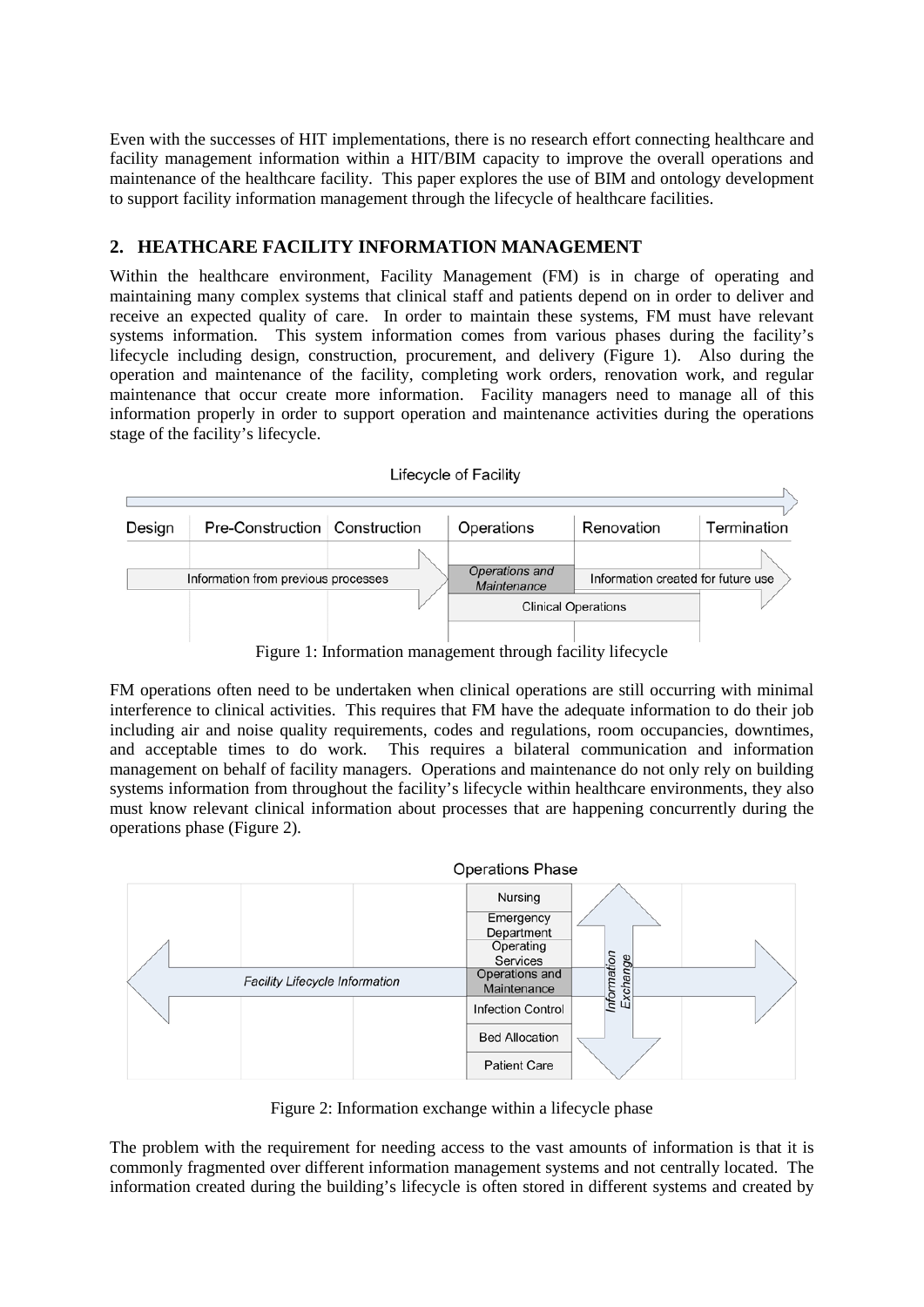different teams with different objectives. These different teams have poorly established lines of communication with little coherence to what information and information formats are needed by other teams completing processes later in the project lifecycle (Ospina-Alvarado and Castro-Lacouture, 2010). Information from earlier in the lifecycle is often not formatted to support operations and maintenance activities. FM as a process is often disconnected from the rest of the facility's lifecycle and the use of BIM, making it difficult to take advantage of BIM within FM activities (Goedert and Meadati, 2008). Building control systems and open contracts add to the complex nature of managing healthcare facility information. Improving communication is the key factor to the success or failure of effectively and efficiently operating, managing, and maintaining a facility with BIM (Eastman et.al., 2008; Gallaher et.al., 2010).

To complicate the situation, healthcare information is stored in completely separate systems with little to no interaction or support of FM processes. If information is not available in a timely manner it can add to the extent of damage, cause a larger down time within a healthcare service, cost the hospital in lost revenue, impact patient care by limiting services, and impact patient safety with effects on environmental quality. Downtime and taking services offline for a period of time may also be critical to the patient's care needs, it is important to have access to information and knowledge when it is needed to limit this downtime.

This research approaches the issues of mismanaged facility management within healthcare facilities by exploring the use of BIM and ontology development. The developed ontology, connected to a BIM, will allow for capturing needed information throughout the facility's lifecycle. Capturing the needed information when it is created will allow for better management of the information during the FM phase and better support FM processes. In order to ensure that the correct information is captured, case-based scenarios dealing with FM processes within healthcare environments are developed and analyzed for information needs.

## **3. CASE-BASED SCENARIOS**

Case-based scenarios are analyzed to understand the type of events that occur and the types of information that are needed in order to properly manage those events. Topics for case-based scenarios are established through interviews with clinical and FM personnel (Table 1). The events were identified as cases were FM personnel would have an interaction with the patient, the patient's care, or a potential influence on the patient's safety. The types of information identified from the case-based scenarios will be analyzed and tracked to its origin of creation. This will help in developing the ontological framework to capture relevant information throughout the lifecycle of a facility from design through operations and maintenance. The captured information will then be stored and structured for easy retrieval during operation and maintenance events.

|                                             | <b>Planned</b>                                                                           | <b>Unplanned</b>                                                                                                                                                      |
|---------------------------------------------|------------------------------------------------------------------------------------------|-----------------------------------------------------------------------------------------------------------------------------------------------------------------------|
| <i>Short</i><br>Term<br>$\zeta$<br>Hours)   | o Changing Filters and Cleaning Coils                                                    | o Climate problem in room<br>o Temperature in OR/Recovery out of range<br>o Pressure changes in pressure environments<br>o Leave Sink Running and Overflow            |
| Mid-Term<br>$(4$ Hours<br>$\langle$ 1 Week) | o Room Renovation<br>o Equipment Renovation<br>o Planned Maintenance - Limited Utilities | o Chiller/Boiler goes offline<br>o Malfunctioning HVAC unit in OR<br>o Pipe Burst (and remediation)<br>o Knock off sprinkler head while cleaning (and<br>remediation) |

Table 1: Case-Based Scenario Topics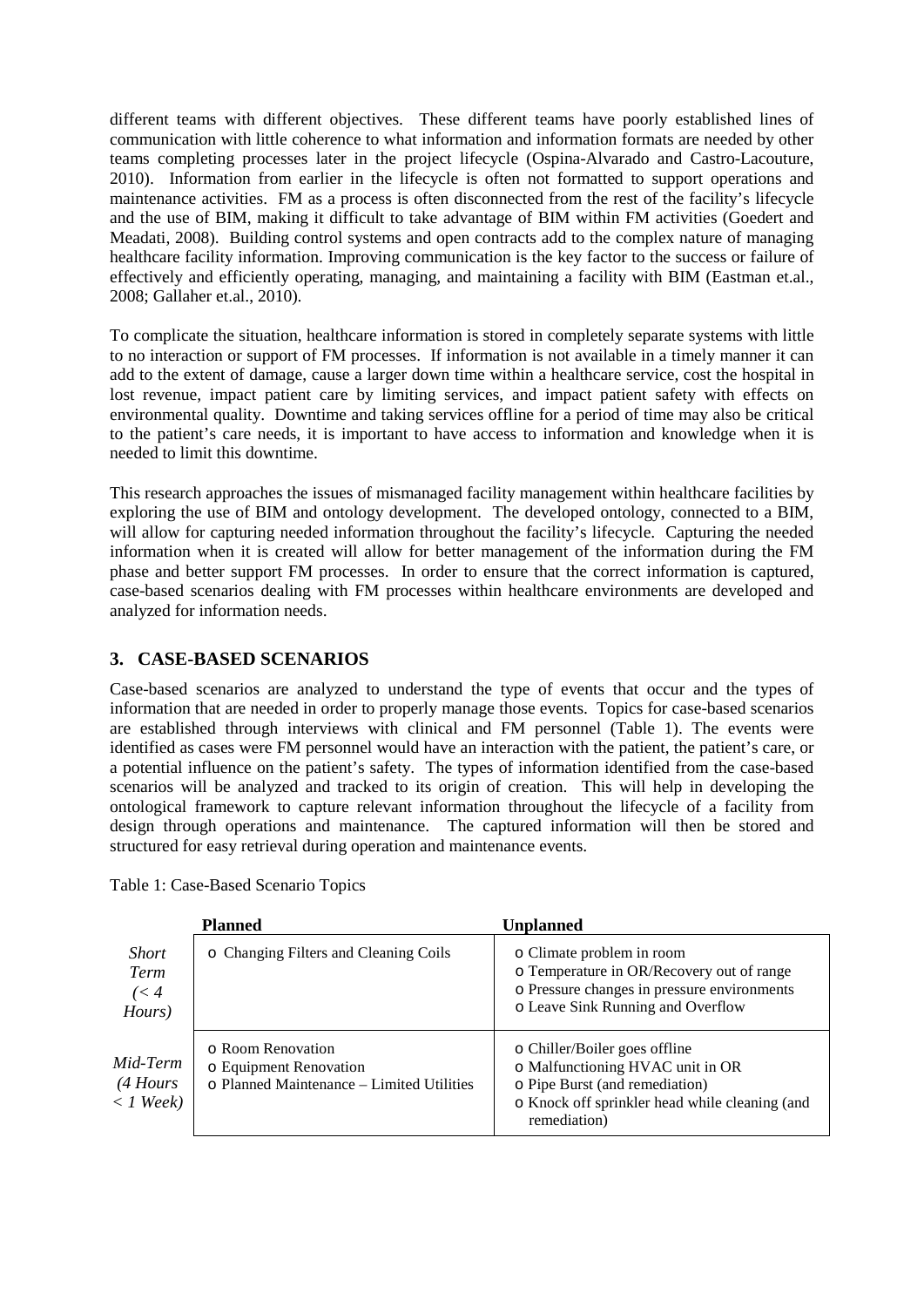*Long Term (>1 Week)*

o Unit Renovation – containment and systems shut down o Electrical Renovation

o Mold or moisture damage previously unknown found during renovation o Chiller pipe burst/Air conditioning shut down

The topics for scenarios were separated into planned and unplanned events. Planned events are those of regular maintenance or scheduled upgrade and renovation where systems will be down or spaces will not be occupiable by clinical services. In planned situations, the typical series of events are taken into consideration and are planned for. If systems need to go down, the extent of the work is determined, prepared for, and carefully planned to the last detail. Unplanned events can be crisis situations, or when circumstances arise that are beyond the norm. These types of situations require decisions to be made quickly and information is often needed in a very short period of time. A better framework and capturing of information throughout the lifecycle of a facility would support both planned and unplanned events that involve facility management.

The scenario topics are also broken into the timeframe that they have an effect on clinical processes. Short-term scenarios are those that can be resolved in less than 4 hours, have minimal impact on normal operations and can be taken care of during the weekend or overnight. Mid-term scenarios are those that can be remedied within a week. Lastly, long-term scenarios are those that effect clinical operations for at least a week.

Once the topics for the case-based scenarios are established, selected topics related to the mechanical systems are detailed into a narrative with the processes separated into steps that were taken by various personnel when the situation occurred. Once the narrative is completed a process model is developed in Business Process Model Notation (BPMN). BPMN allows for graphically showing the steps and interactions of the process over different pools representing different parties involved in the event. BPMN also allows for including decision nodes and separation of messages and direction connections of processes (OMG 2011).

An example includes that of water incursion within the operating suite of the hospital caused by a mechanical unit malfunction. Water incursion is noted as one of the biggest threats to infection control and maintaining a healthy environment because of its relation to mold and mildew and their potential to become airborne pathogens (Sehulster and Chinn, 2003). Because of this, water incursion is taken seriously within healthcare FM. An abbreviated narrative of the case is as follows:

A critical situation arose when the air-handler unit serving an operating room suite within the hospital malfunctioned. Water, from the chiller plant, was being pumped into the unit with a clogged pipe. Early in the morning during the weekend, the water overflowed the unit and was noticed entering the ceiling within the operating suite over a corridor and operating room. The situation required immediate mediation and determination of cause of damage before any surgery could take place within the operating suite. Care was taken by FM personnel, nursing staff, administration, and infection control to ensure that the situation was taken care of quickly and fully mitigated. Within this process, FM personnel needed to identify the source of the leak, minimize the extent of damage by taking the system offline, and then repairing the system and all damage.

Since the situation occurred during the weekend and early in the morning there were no operations currently underway so no patient was put in immediate danger, however all scheduled surgeries had to be rearranged until the situation was completely resolved. Shutting down the operating suite cost the hospital a large piece of potential revenue. The cost of the physical damage to the building also added to the expenses. Lastly, directly below the leak was the storage space for surgery instruments and tools. In not knowing which tools and supplies might be contaminated from the water damage and particles that may have become airborne, they needed to be disposed of or re-sterilized. Expenses reached over \$7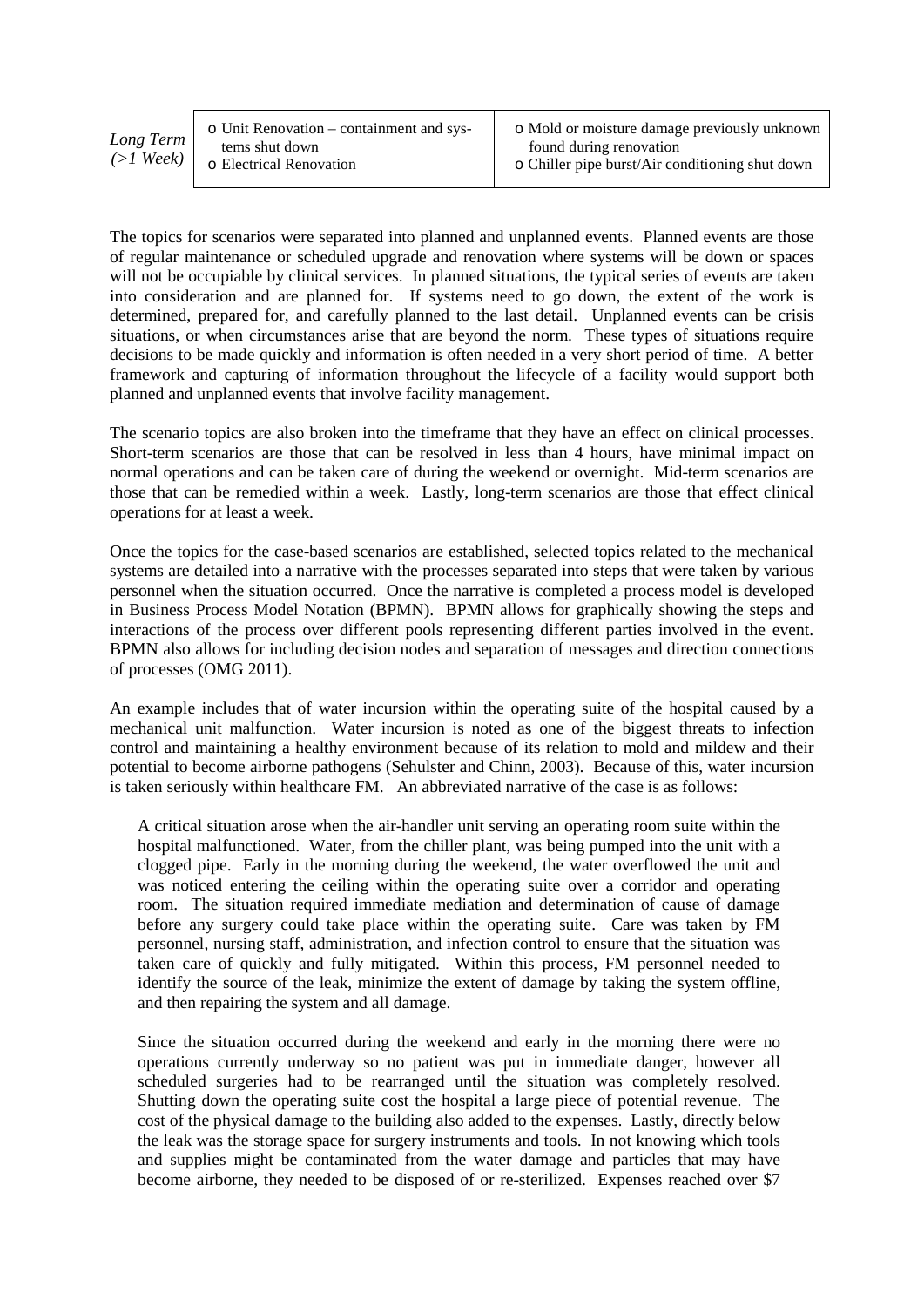Million in materials and supplies with other expenses added from the operating rooms being out of service while the situation was being remedied.

The typical process for the initial response to this type of situation is shown in Figure 3. A clinical staff member reports water dripping from the ceiling to the building call center. The operator logs the call and immediately informs the on-call maintenance mechanic to go to the scene. The goal of the mechanic is to find the leak, control the situation as best possible, and then mitigate the leak or shut down the system. Not all mechanics that are on call within the building call center are knowledgeable of every system's details in the hospital. This means that when they locate the problem, they may not have the knowledge to deal with the situation. This usually requires them to call a systems mechanic who may or may not know the exact process to follow or location of a system shutoff. If the systems mechanic does not know the process or location he would need to look up the appropriate information and then go to the scene, or return the call and explain the proper processes to the maintenance mechanic. In either case, this takes more time for the situation to be mitigated and adds to the risk of the building occupants as well as to the extent of damage. Once the situation is mitigated, the on-call mechanic updates the building call center and the process to make the appropriate repairs can begin.

Water incursion within healthcare facilities can be inadvertently caused by human action, such as accidently knocking a sprinkler head off while pushing a cart of supplies and a ladder down a hallway, or by pipes breaking from age and ware. Ultimately, whatever the cause, the information needed by the mechanic to quickly remedy the situation needs to be structured, stored, and accessible in a way that would allow a more efficient and effective response process. In order to make the process more efficient the information needed to complete tasks needs to be analyzed. This is done by cognitive walkthroughs and task analysis of each task in the scenarios. The cognitive walkthroughs were conducted with healthcare FM personnel to validate the scenarios and conduct task analysis. The task analysis of each scenario helps identify the information and decisions made in both the cognitive and physical tasks completed during the scenario. The types of information are then mapped back to the facility lifecycle to locate the origin of the information. Knowing the origin of the information helps inform the ontological framework for capturing proper information throughout the facility's lifecycle.



Figure 3: Process Model with Identified Information Needs

The information types needed for the scenario within Figure 3 are (1) work order information during the "create report" process, (2) systems information for the area that can cause the reported problem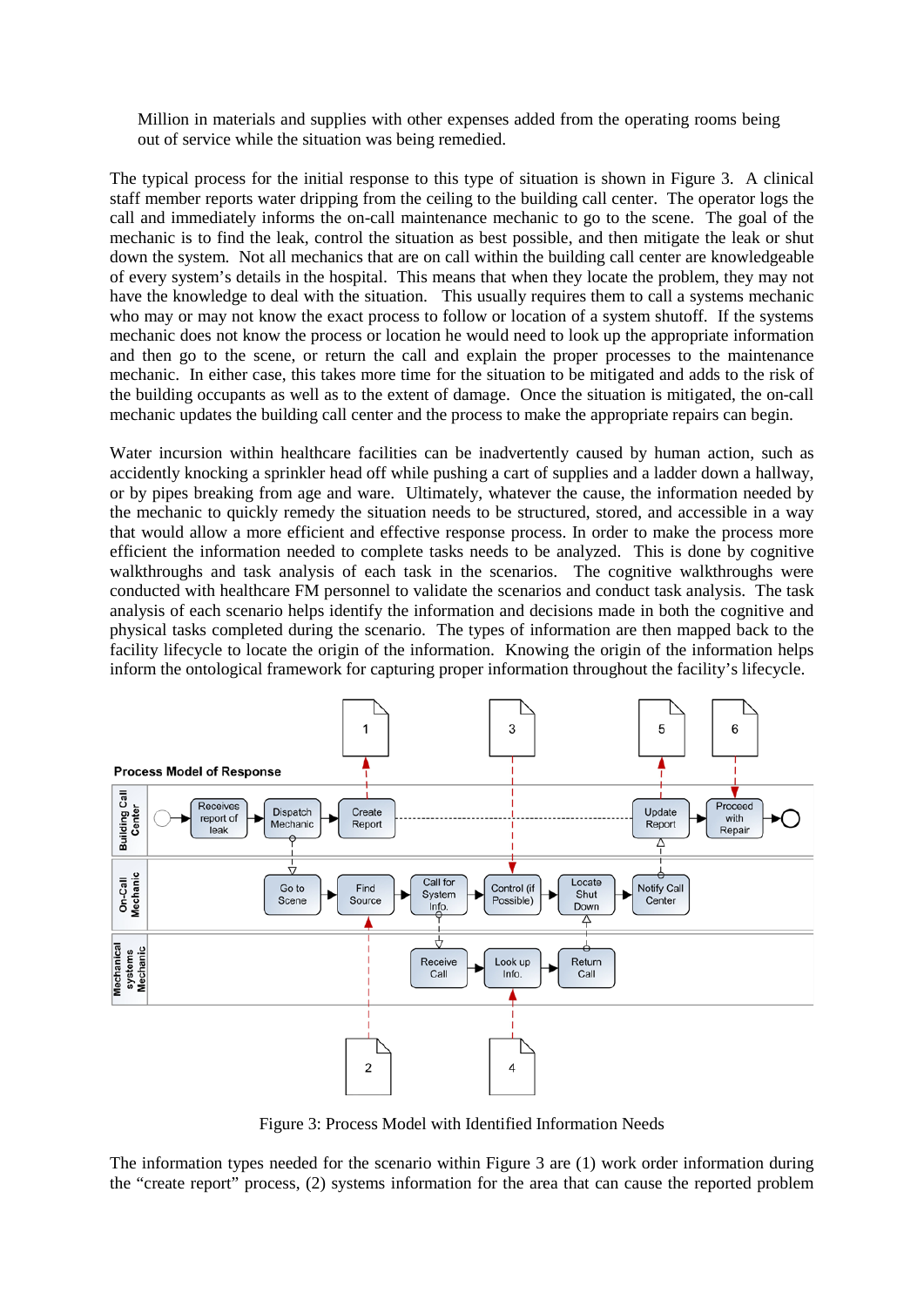for "find source", (3) available tools or methods to control the situation during "control", (4) mechanical system plans and shut-down procedures from manufacturer specifications during "look up info.", (5) work orders (modifying created work order in #1) during "update report", and (6) repair procedures and protocols from the hospital's emergency operations plan as well as systems information to "proceed with repair". The details of each information type that is referenced during the identified process are listed in Table 2. They are also mapped to the lifecycle stage where the information originates from.



Table 2: Information details and origins

\* C - Created U - Updated R - Referenced

Table 2 shows the type of information that responding personnel would need to reference as well as the specific details that they are looking for within each step of the response. It also links each piece of information back to a phase of the facility's lifecycle. With knowing the specific types of information that are being looked at and where the information came from, an ontological framework can be then be created and used during the pre-construction, construction, and facility operation phase of the facility's lifecycle to capture the needed information.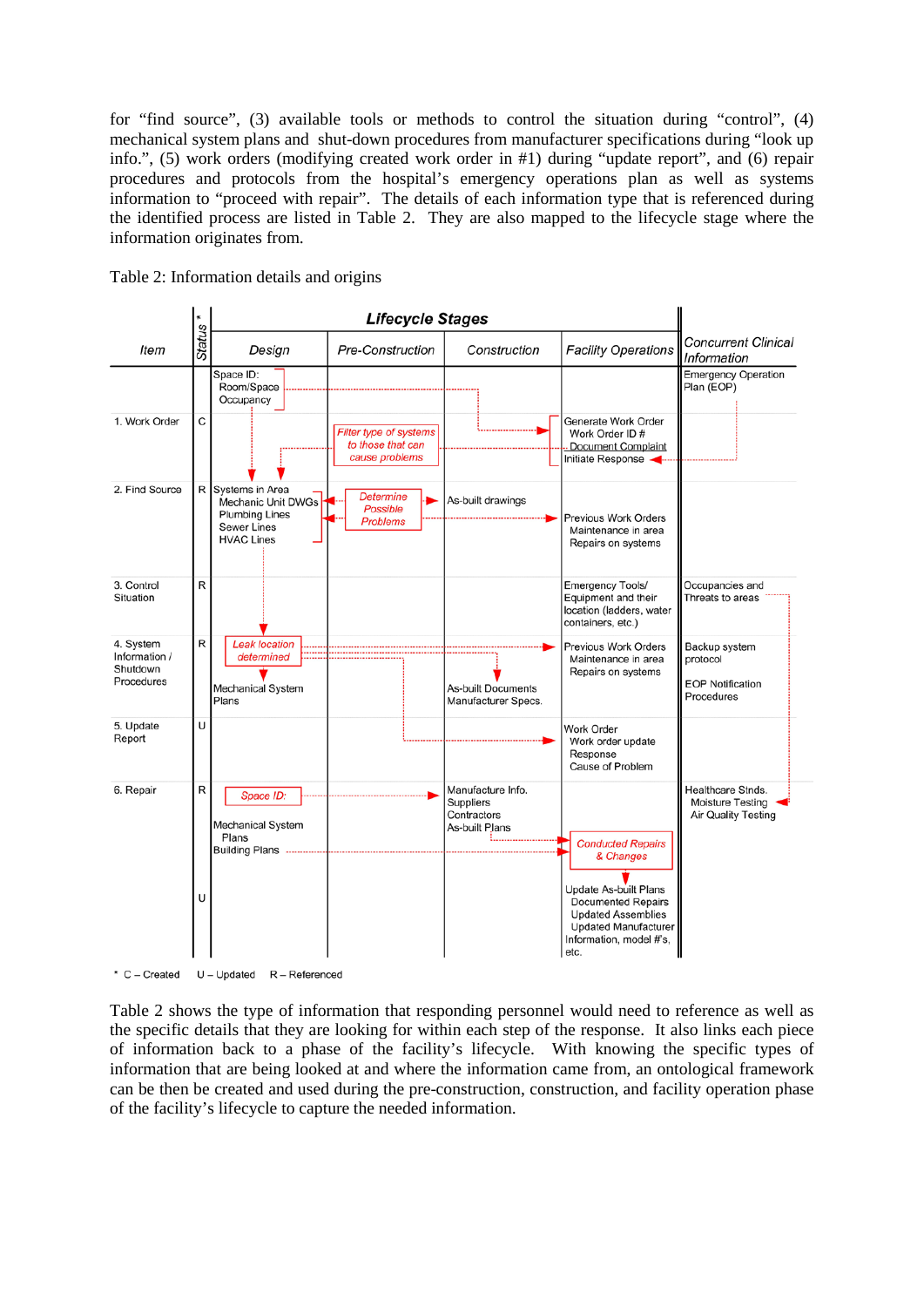## **4. ONTOLOGY DEVELOPMENT**

A process to develop an ontology similar to the one described by Noy and McGuiness (2001) will be used in the ontology development. The scope of the ontology will deal with information that is needed to support FM events within healthcare at the systems level. This includes the capturing of the information throughout the lifecycle of the facility at the information's origin. The ontology will be connected to a modeled environment to spatially orientate necessary information. The task analysis of the developed scenarios will be used to help compile the needed types of information. For the purpose of the research the ontology will focus on supporting events related to mechanical systems but be expandable for future inclusion of other systems.

Competency questions will be developed and used to aid in both the design and evaluation of the ontology. Competency questions are questions that the information supplied by the ontology must be able to handle (Gruniger and Fox, 1995). Some competency questions that will be used to help ensure the ontology will support the needed activities are:

What systems in a location may cause water to be leaking? How do you shut down a system? What spaces/rooms would be affected if the system goes offline? What is the occupancy and use of the spaces? Who needs to be notified?

Capturing the needed information throughout the facility's lifecycle will help integrate the design, construction, and facility management phases and better support FM personnel in dealing with different FM events. The ontology and information included in the framework will not only help FM personnel with initial response and finding needed system information but also aid in determining extent of work to be completed, scheduling repairs, and having access to supplier and contractor information.

# **5. ONTOLOGICAL FRAMEWORK IN MODEL**

Once the ontology is developed it will be connected to a model with specific instances of the classes being populated with information relevant to mechanical systems. This will help to test the ontology's functionality, utility, and usefulness. It will also help validate the ontology by being able to visualize its functionality with FM personnel. A Graphical User Interface (GUI) will be developed and connected to the ontological framework and model to allow accessing, querying, and editing information. Quick access to information is important so care will be taken to allow for an easy to use interface and ensuring the adequate information is returned to the user. The ontological framework will be connected to a BIM to allow for a spatial organization of the modeled information. This will help with locating information, editing existing information, and updating information (Figure 4).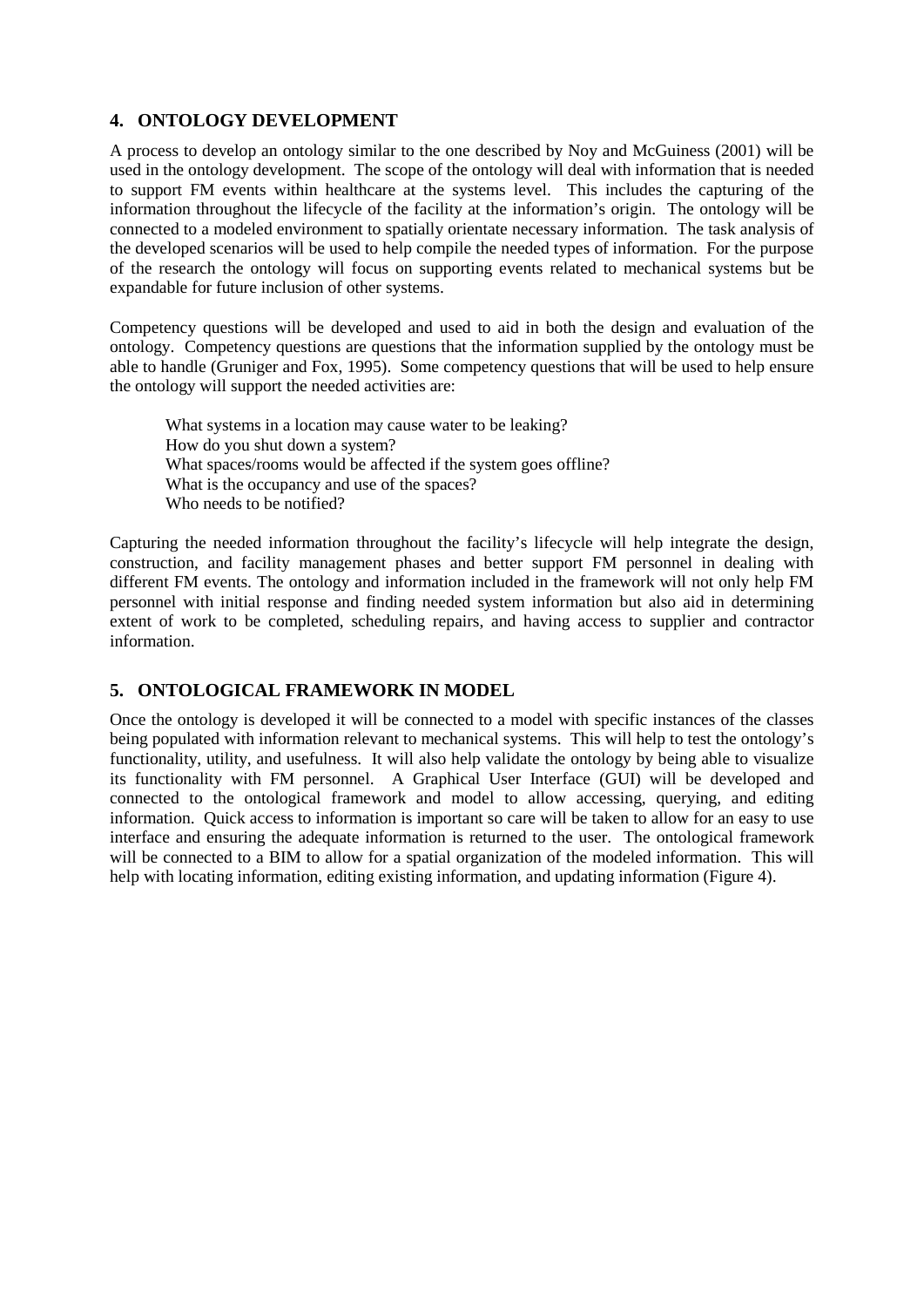

Figure 4: Process Framework

### **6. DISCUSSION**

The goal of the research is to offer a better method of managing needed information for supporting the operation and maintenance phase of the facility by capturing and storing the needed information throughout the lifecycle of the facility. In organizing the information in a modeled environment, the hope is that it will reduce time and effort on the part of a mechanic doing the work by having all the information on hand. It can also help in modifying workflows to be more efficient and effective. The current stage of work is the case-based scenario analysis. Once this stage is completed, the ontology will be created. Instances of the classes will then populate the taxonomy created within the ontology and tied to the BIM as a prototype for accessing the information. The prototype will be used to validate the ontology as well as gauge the effectiveness, utility, and usefulness of the model-based system facility information system within the healthcare industry. The analyzed processes are specific to the healthcare facility that is being consulted during the research and some details may vary depending on the facility. The overall processes should be similar enough to support workflows in other healthcare facilities. At a minimum, the information needed to support the processes would be the same. Future research can compare other facility's processes and workflows to those used in developing the ontology to see if the system can be used and determine what modifications are needed to adapt it for wider use.

Ultimately, a full system would work on a simple tablet or hand held device to allow quick access to the knowledge at the scene of the event. The handheld system can allow for possible work flow steps and also record process steps and information about the taken actions back to the work order system. This handheld system would be tied to a central facility information management system that is controlled by office personnel who have control of editing existing model data and inputting new information (Figure 5).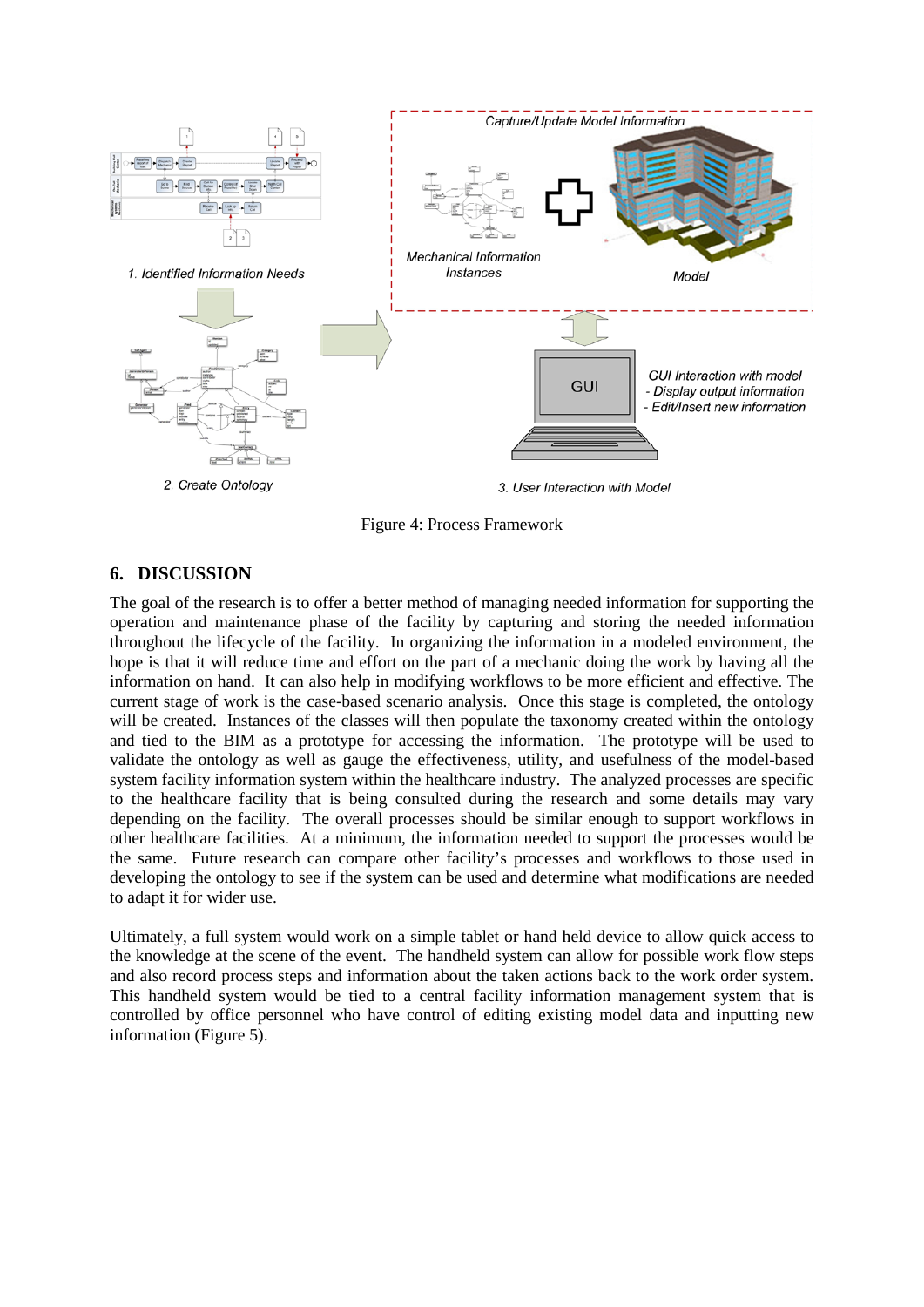

Figure 5: Future Work – Handheld Capabilities

The perceived benefits of the work include an organizational framework to allow for more effective facility information management by improving horizontal and vertical communication needs through a healthcare facility's lifecycle. In the long run, such a system can aid in reducing costs of events to healthcare systems and reduced patient safety risk. Future work may include expansion of the information tracking to help improve efficiencies within other stages of the facility lifecycle and modification of the ontology to support applications in other industries.

#### **REFERENCES**

- Akcamete, Asli, Burcu Alkinci, and James H. Garrett, Jr. (2009) "motivation for Computational support for Updating Building Information Models (BIMs)", *Workshop on Computing in Civ. Eng. 2009,* 523—532.
- Bates, D.W. and A.A. Gawande. (2003) "Improving Safety with Information Technology" *The New England Journal of Medicine*, 348 (25): 2526-2534.
- Chaudhry, Baslt, Jerome Wang, Shinyl Wu, Margaret Maglione, Walter Mojlca, Elizabeth Roth, Sally C. Morton, and Paul G. Shekelle, (2006). "Systematic Review: Impact of Health Information Technology on Quality, Efficiency, and Costs of Medical Care," *Annals of Internal Medicine*. 144(10):742-752.
- Eastman, Charles M., Paul Teicholz, Rafael Sacks, and Kathleen Liston. (2008). *BIM Handbook: A Guide to Building Information Modeling for Owners, Mangers, Designers, Engineers, and Contractors,* John Wiley & Sons, Inc. Hoboken, New Jersey.
- Enache-Pommer, Elena, Michael J. Horman, John I. Messner, and David Riley. (2010) "A Unified Process Approach to Healthcare Project Delivery: Synergies between Greening Strategies, Lean Principles, and BIM," Construction Research Congress 2010, 1376-1385.
- Gallaher, Michael P., Alan C. O'Connor, John L. Dettbarn, Jr., and Linda T. Gilday. (2004) "Cost Analysis of Inadequate Interoperability in the U.S. Capital Facilities Industry" NIST GCR 04-867, U.S. Department of Commerce Technology Administration; National Institute of Standards and Technology (NIST).
- Goedert, J. And P. Meadati (2008) "Integrating Construction Process Documentation into Building Information Modeling." *Journal of Construction Engineering and Management,* 134(7): 509-516.
- Gruninger, M. and Fox, M.S. (1995). "Methodology for the Design and Evaluation of Ontologies" *Proceedings of the Workshop on Basic Ontological Issues in Knowledge Sharing*, IJCAI-95, Montreal.
- Hillestad R, Bigelo J, Bower A, Girosi F, Meili R, Scoville R, and Taylor R. (2005) "Can Electronic Medical Record Systems Transform Healthcare? An Assessment of Potential Health Benefits, Savings, and Costs," *Health Affairs,* 24(5).
- Noy, Natalya and Deborah McGuinness (2001) "Ontology Development 101: A Guide to Creating Your First Ontology" *Stanford Knowledge Systems Laboratory,* Technical Report KSL-01-05 *& Stanford Medical Informatics*, Technical Report SMI-2001-0880; 1-25.
- Object Management Group (OMG). (2011) "Business Process Modeling 1.2" <[<http://www.omg.org/spec/BPMN/1.2/>](http://www.omg.org/spec/BPMN/1.2/)> retrieved on April 26, 2011.
- Ospina-Alvarado, A.M. and D. Castro-Lacouture. (2010) "Interaction of Processes and Phases in Project Scheduling Using BIM for A/E/C/FM Integration," *Construction Research Congress 2010: Innovation for Reshaping Construction Practices*, pg. 939-948.